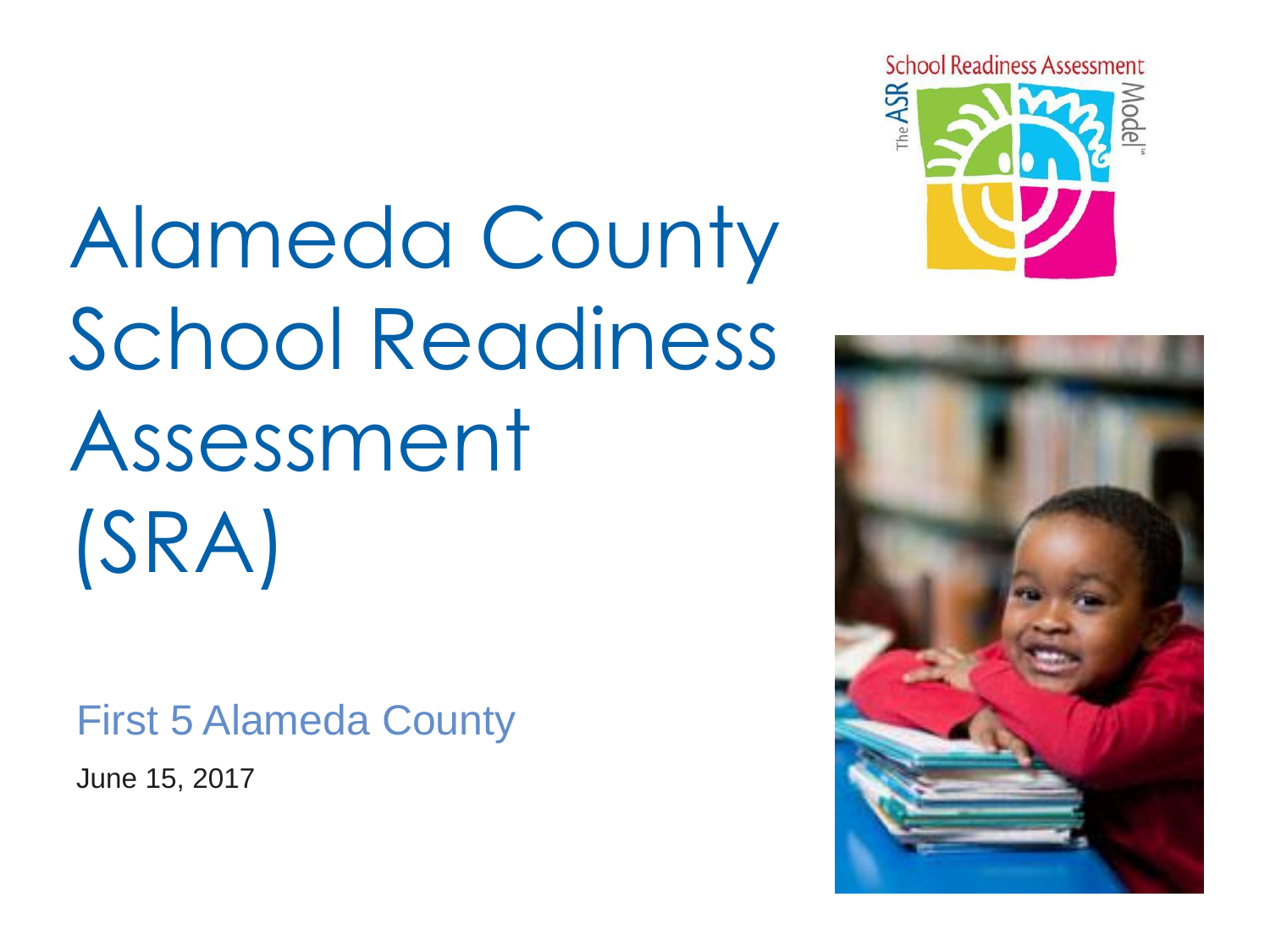# **Agenda**

#### 1. Recap the findings from 2015 SRA

- » Highlights and discussion of readiness of children of color, risk/protective factors, and rater reliability
- » How 2015 result informed tool changes in 2017

#### 2. Previewing the 2017 SRA in Alameda County

» Study goals, sample, and timeline

#### 3. How do we turn the curve?

- » Alignment of findings with First 5 strategic plan
- » Role other systems play in supporting school readiness

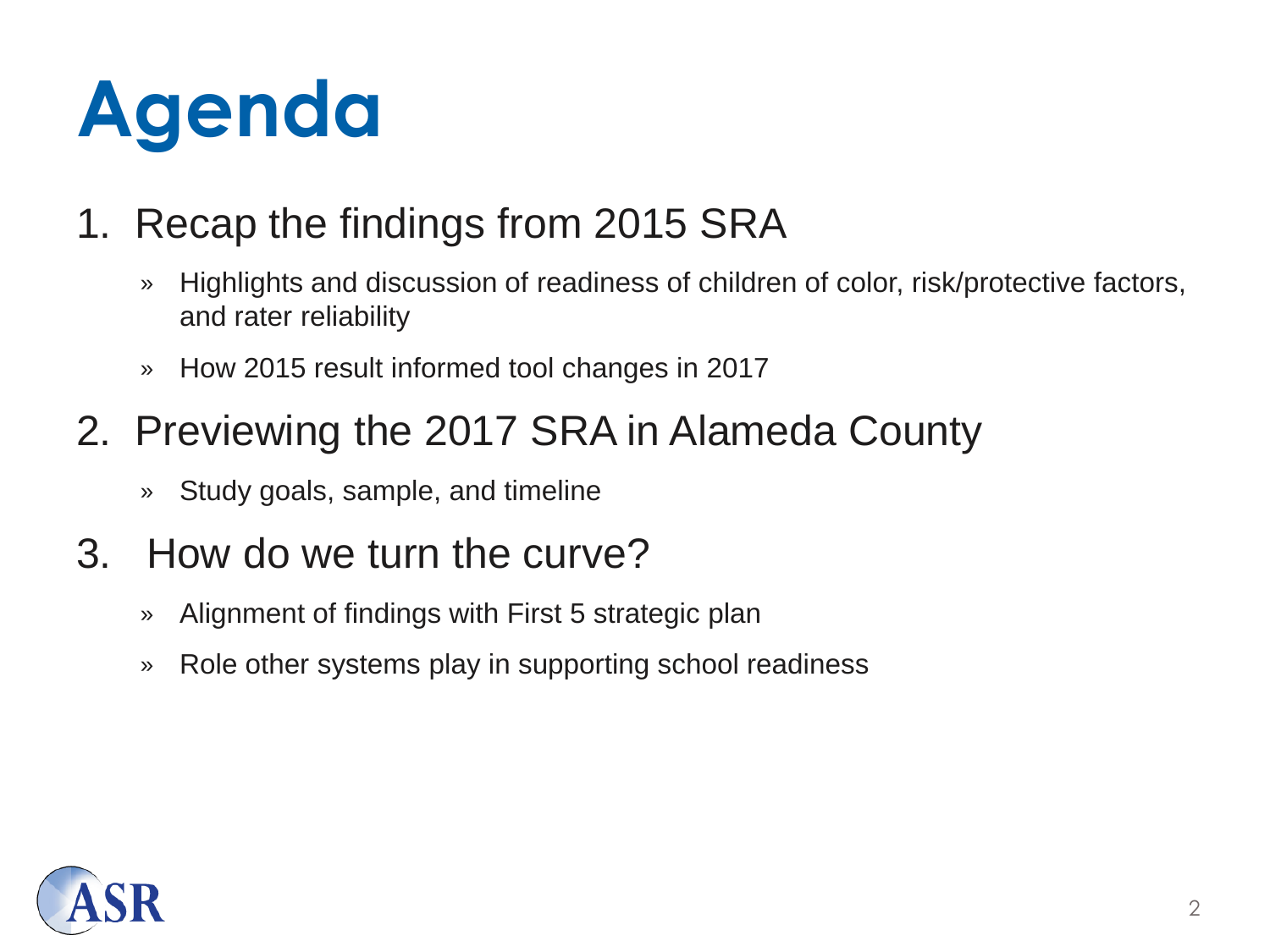

- Top predictors of higher readiness:
	- » Child well-being (comes to school healthy, well-fed, well-rested)
	- » Attended preschool or licensed child care
	- » Child is older
	- » No special needs
	- » Child is proficient in English
	- » Child is female
	- » Child race/ethnicity (White or Asian)
	- » Comes from family with higher socioeconomic status (SES includes maternal education and family income)
	- » Exposed to less screen time during the week
	- » Caregiver does not consider him/herself to be a single parent

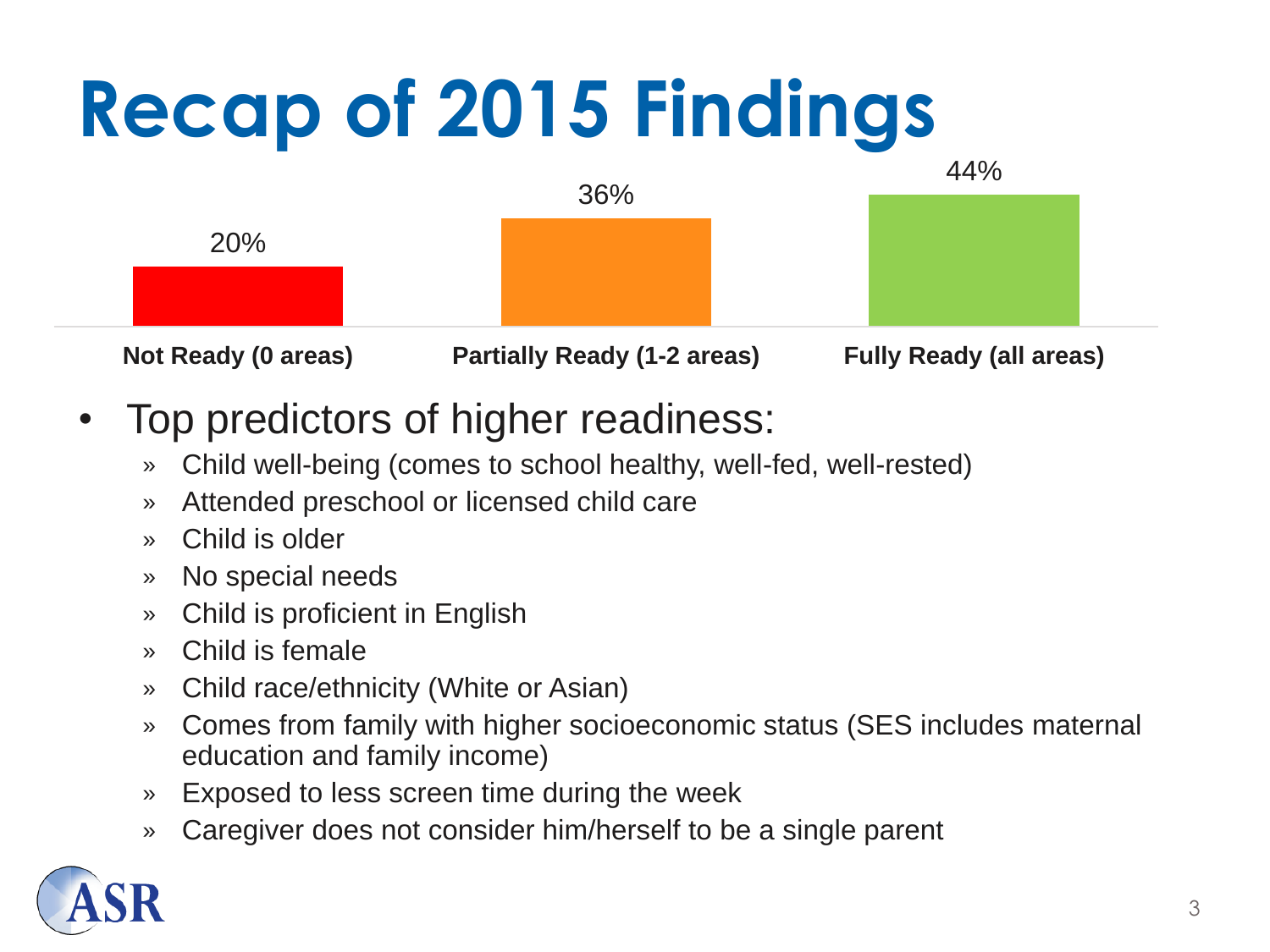# **Better Understanding the Readiness Gaps**

- Due to actual differences in readiness?
	- » Children of color and English Learners had greater number of risk factors, and these factors contribute greatly to gaps in readiness
	- » Gaps present in other local education data (e.g., 3<sup>rd</sup> grade proficiency)
	- » 2017 study data will gather more information on children's household composition, neighborhood, and stability and affordability of childcare



Average number of risk factors

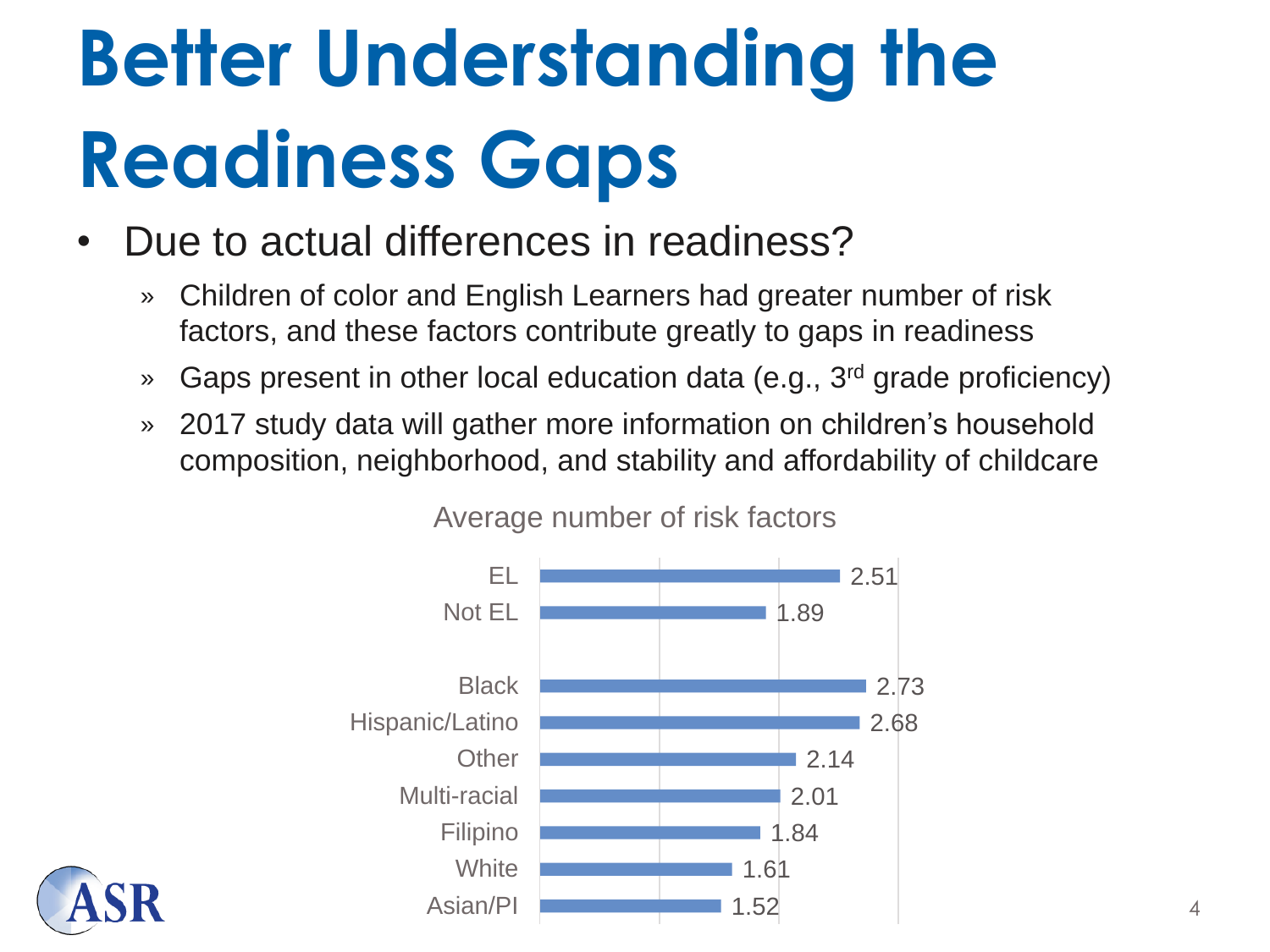# **Better Understanding the Readiness Gaps**

- Due to perceived differences in readiness?
	- » Other research has found educators may be biased in their perceptions of children of color, particularly boys (e.g., Gilliam et al., 2016; Goff et al., 2014; Okonofua & Eberhardt, 2015)
	- » Cannot rule out implicit bias, but observed racial/ethnic and gender differences were consistent across teachers:
		- Readiness gap in Alameda County statistically the same across the 89 teachers in the sample
		- Data from other counties in 2016 indicate gap not related to teacher background
	- » In 2017, we will monitor possible teacher rating bias in Alameda by collecting more data on teachers' background, including race/ethnicity, gender, and education

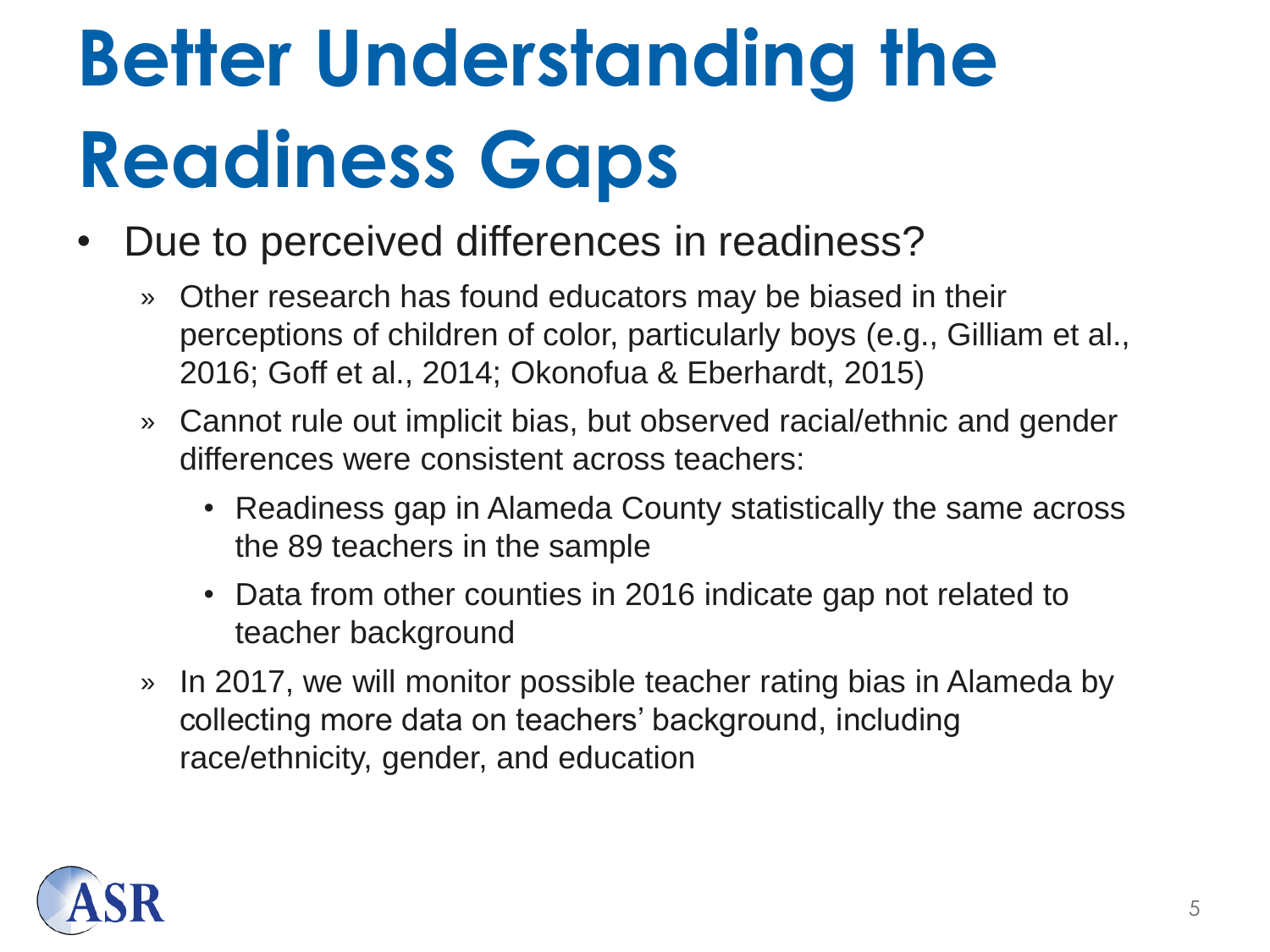# **The Upcoming 2017 SRA**

- 2017 study will cover a broader sample of districts and schools in our county. The study will help us understand:
	- » How ready are children in the county for kindergarten?
	- » What factors influence readiness, such as participation in preschool, family resource centers, and activities in the home?
	- » How we can enhance community partnerships so that more children begin school ready for success?

#### • Target sample

- » 80 classrooms
- » Proportional representation from all districts

#### • Timeline

- » Trainings in July/August
- » Assessment in first few weeks of school
- » Analysis and teacher dashboards in Winter
- » Full report in Spring

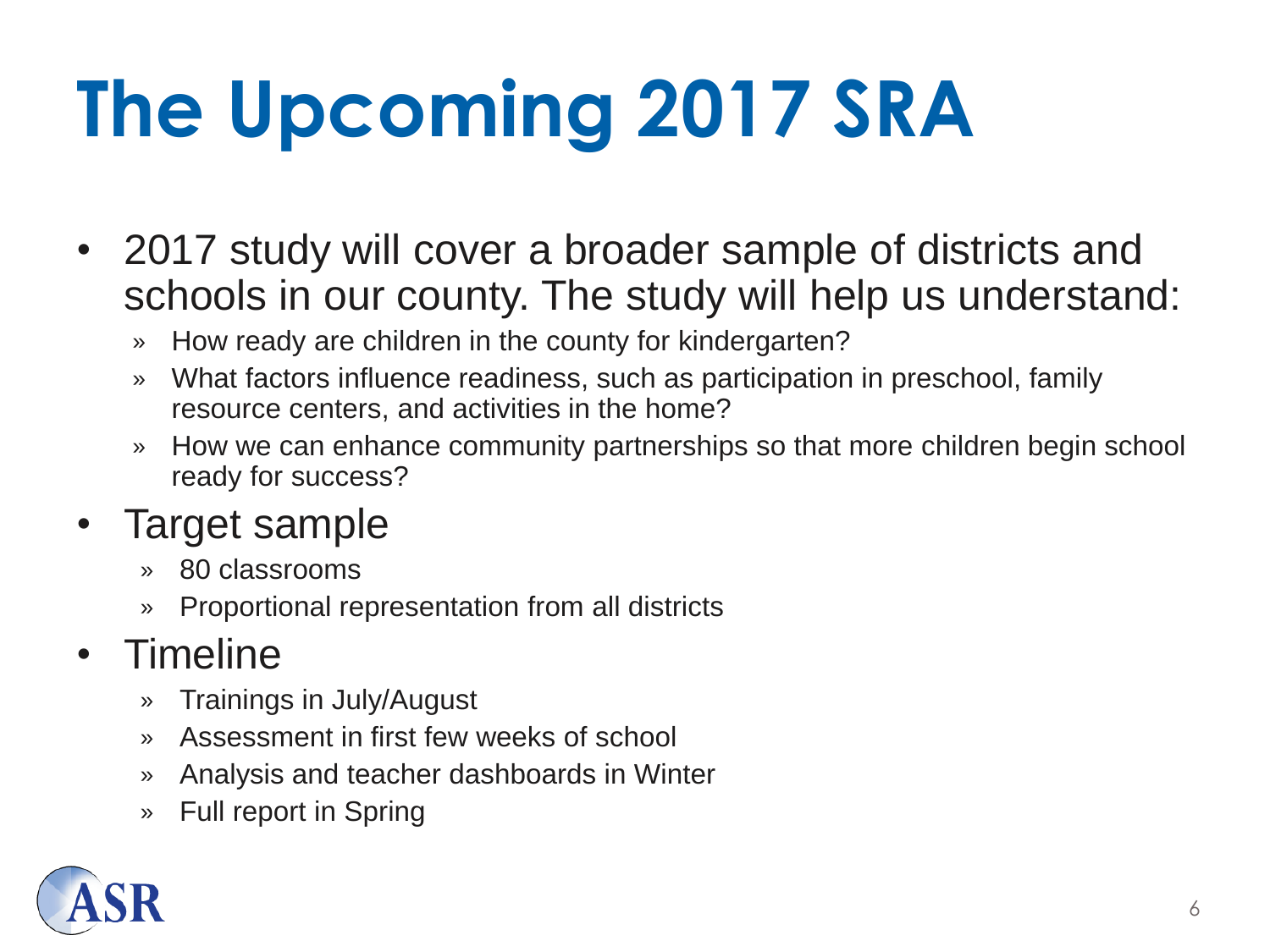## **How Do We Turn the Curve? Key Predictors of Readiness in 2015**

#### **SCHOOL READINESS PREDICTIVE FACTORS (IN ORDER OF IMPACT)**



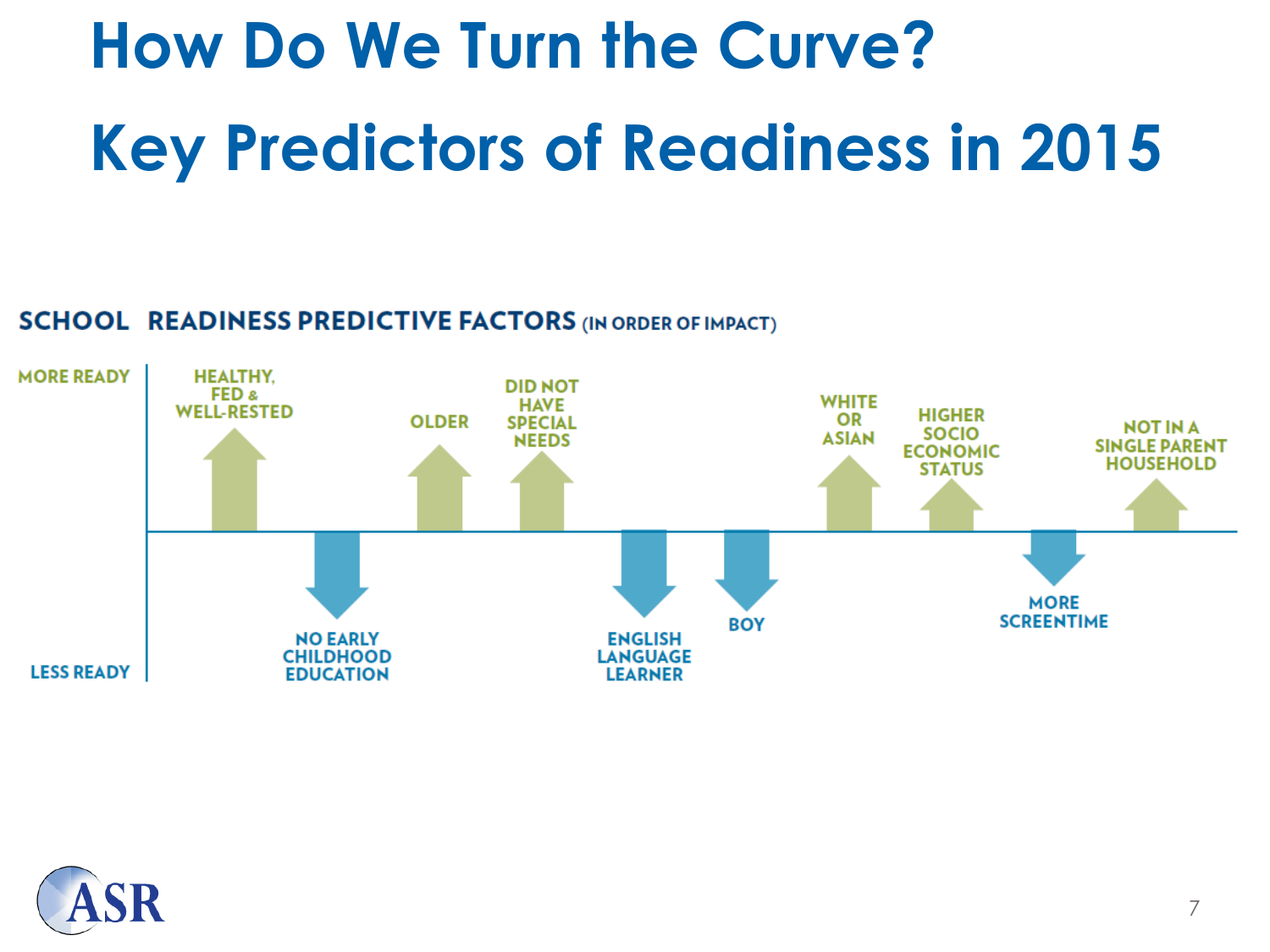### **Policy Levers for Readiness**

• First 5 strategies address some of the predictors of readiness, but raising readiness levels in the county will require investment from other systems, too.

#### **SCHOOL READINESS REQUIRES A COLLABORATIVE EFFORT**



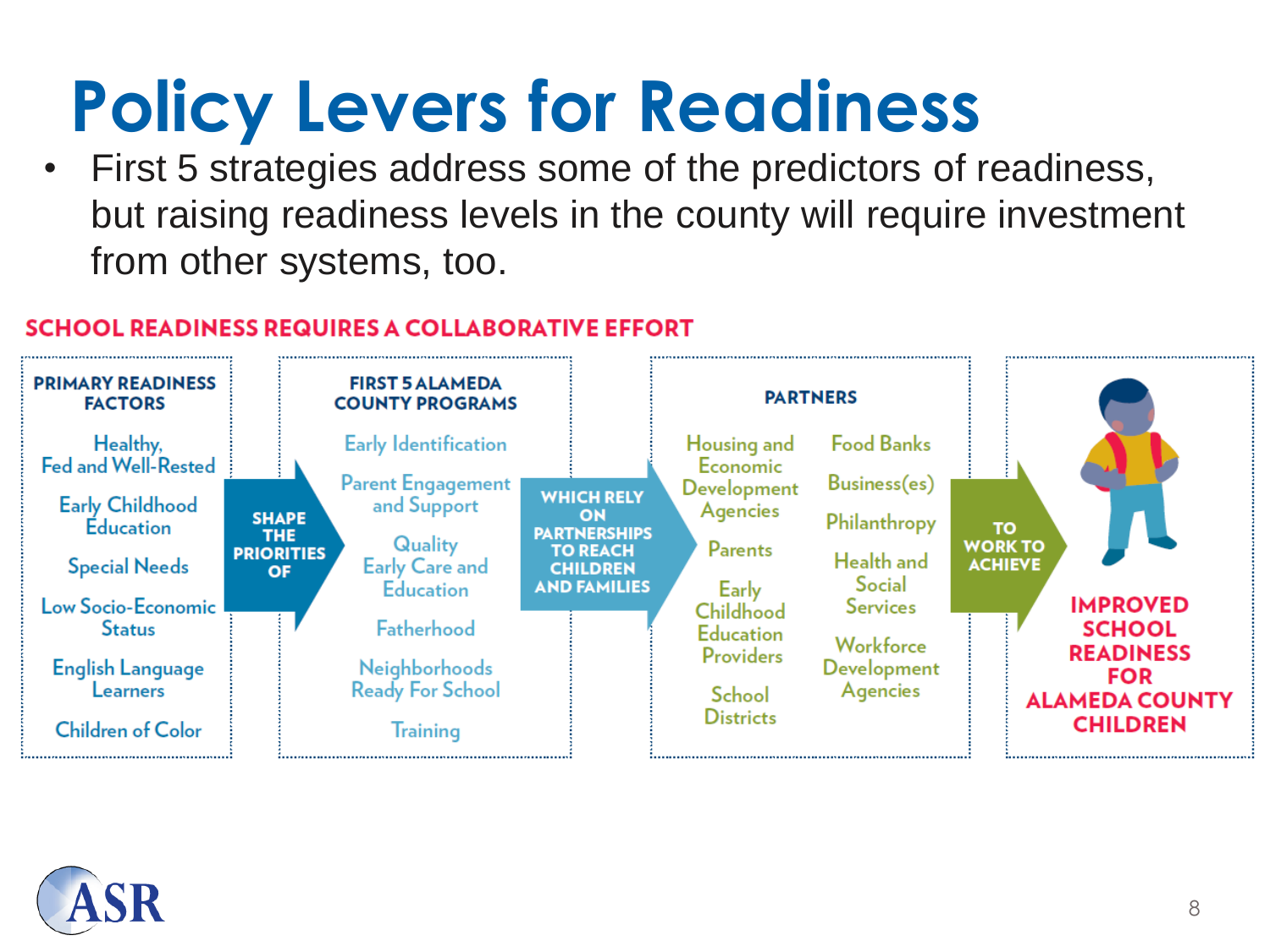### **Discussion**

• How could the results shape community investment so all children are ready for school?